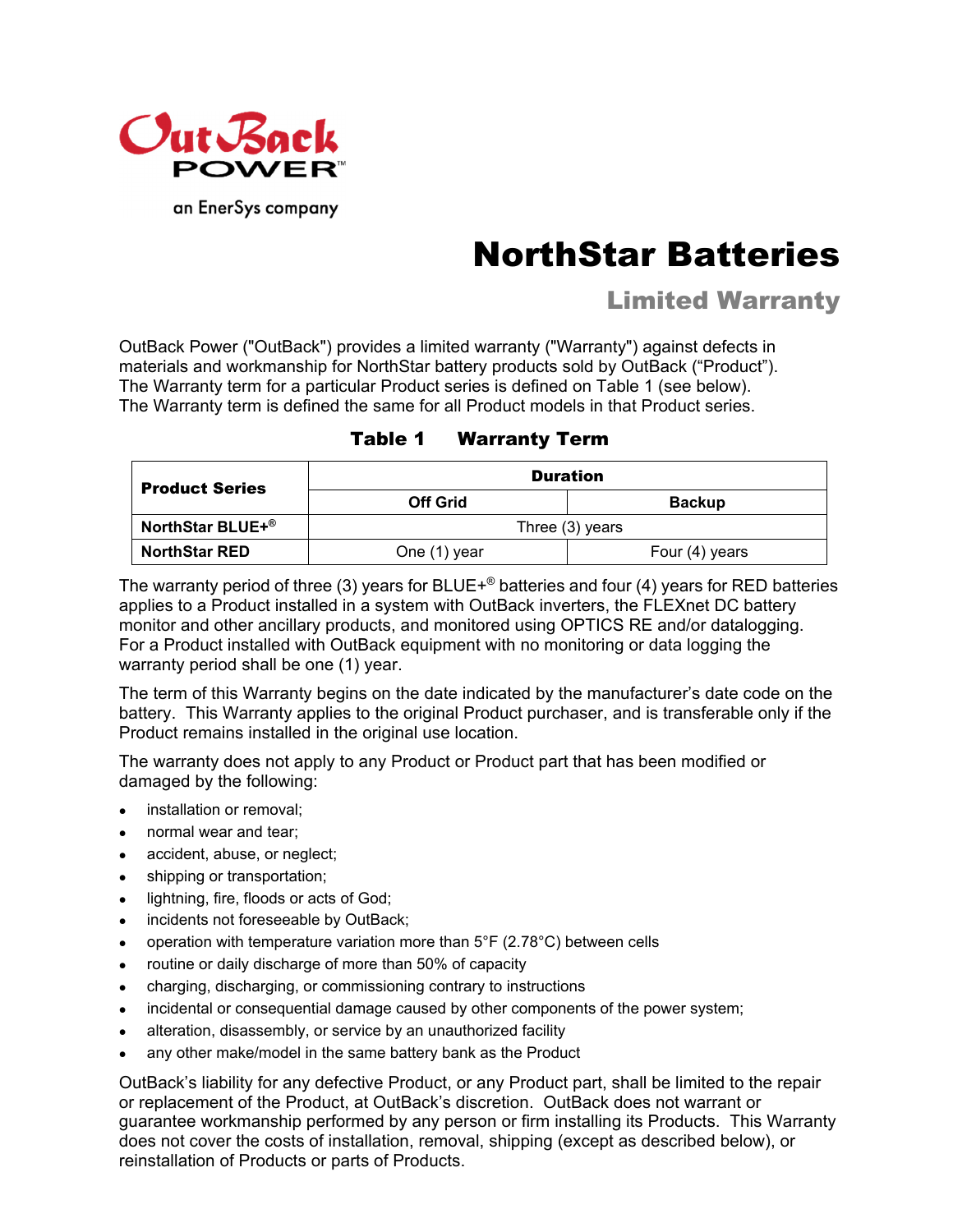## Warranty Terms

THIS LIMITED WARRANTY IS THE EXCLUSIVE WARRANTY APPLICABLE TO OUTBACK PRODUCTS. OUTBACK EXPRESSLY DISCLAIMS ANY OTHER EXPRESS OR IMPLIED WARRANTIES OF ITS PRODUCTS, INCLUDING BUT NOT LIMITED TO ANY IMPLIED WARRANTIES OF MERCHANTABILITY OR FITNESS FOR A PARTICULAR PURPOSE. OUTBACK ALSO EXPRESSLY LIMITS ITS LIABILITY IN THE EVENT OF A PRODUCT DEFECT TO REPAIR OR REPLACEMENT IN ACCORDANCE WITH THE TERMS OF THIS LIMITED WARRANTY AND EXCLUDES ALL LIABILITY FOR INCIDENTAL OR CONSEQUENTIAL DAMAGES, INCLUDING WITHOUT LIMITATION ANY LIABILITY FOR PRODUCTS NOT BEING AVAILABLE FOR USE OR LOST REVENUES OR PROFITS, EVEN IF IT IS MADE AWARE OF SUCH POTENTIAL DAMAGES. IF YOU ARE A CONSUMER THAT PURCHASED THIS PRODUCT IN A MEMBER STATE OF THE EUROPEAN UNION, YOU MAY HAVE ADDITIONAL STATUTORY RIGHTS UNDER DIRECTIVE 1999/44/EC. THESE RIGHTS MAY VARY FROM EU MEMBER STATE TO EU MEMBER STATE. SOME STATES (OR JURISDICTIONS) MAY NOT ALLOW THE EXCLUSION OR LIMITATION OF WARRANTIES OR DAMAGES, SO THE ABOVE EXCLUSIONS OR LIMITATIONS MAY NOT APPLY TO YOU.

## How to Register the Product

To register the product, use the online form at the following website location:

#### www.outbackpower.com

## Arranging for Warranty Service

In the event of a failure, Warranty service is provided by the installer, dealer, or distributor. Defective Product will be replaced under Warranty. In the event that the installer, dealer, or distributor cannot provide support or needs more information, contact OutBack Technical Support at support@outbackpower.com. To ensure Warranty coverage, this contact must be within the Warranty period beginning on the invoice date. During this period, OutBack Power will repair or replace a Product covered under this Warranty that is confirmed defective.

## Troubleshooting

One party will need to work with an OutBack Technical Support representative to perform troubleshooting. This is a required step and requires a qualified technician to be present at the site of the Product with a quality DC voltmeter. The OutBack representative will request voltmeter readings and other information. Because Product performance is dependent on temperature, in order to validate the Warranty OutBack may request documentation verifying that the Product was operated in a temperature-controlled environment.

If OutBack determines the Product or Product part is defective and that the defect is covered under this Warranty, OutBack will then and only then ship a repaired or replacement Product or Product part to the purchaser freight prepaid, non-expedited, using a carrier of OutBack's choice, where applicable. The warranty period of any repaired or replacement Product or Product part is ninety (90) days from the date of shipment from OutBack, or the remainder of the initial warranty term, whichever is greater. OutBack reserves the right to request Products to be returned to OutBack for analysis.

This Warranty is void for any Product that has been modified by the customer without authorization by OutBack. A Product with a voided warranty will be treated the same as one with an expired warranty.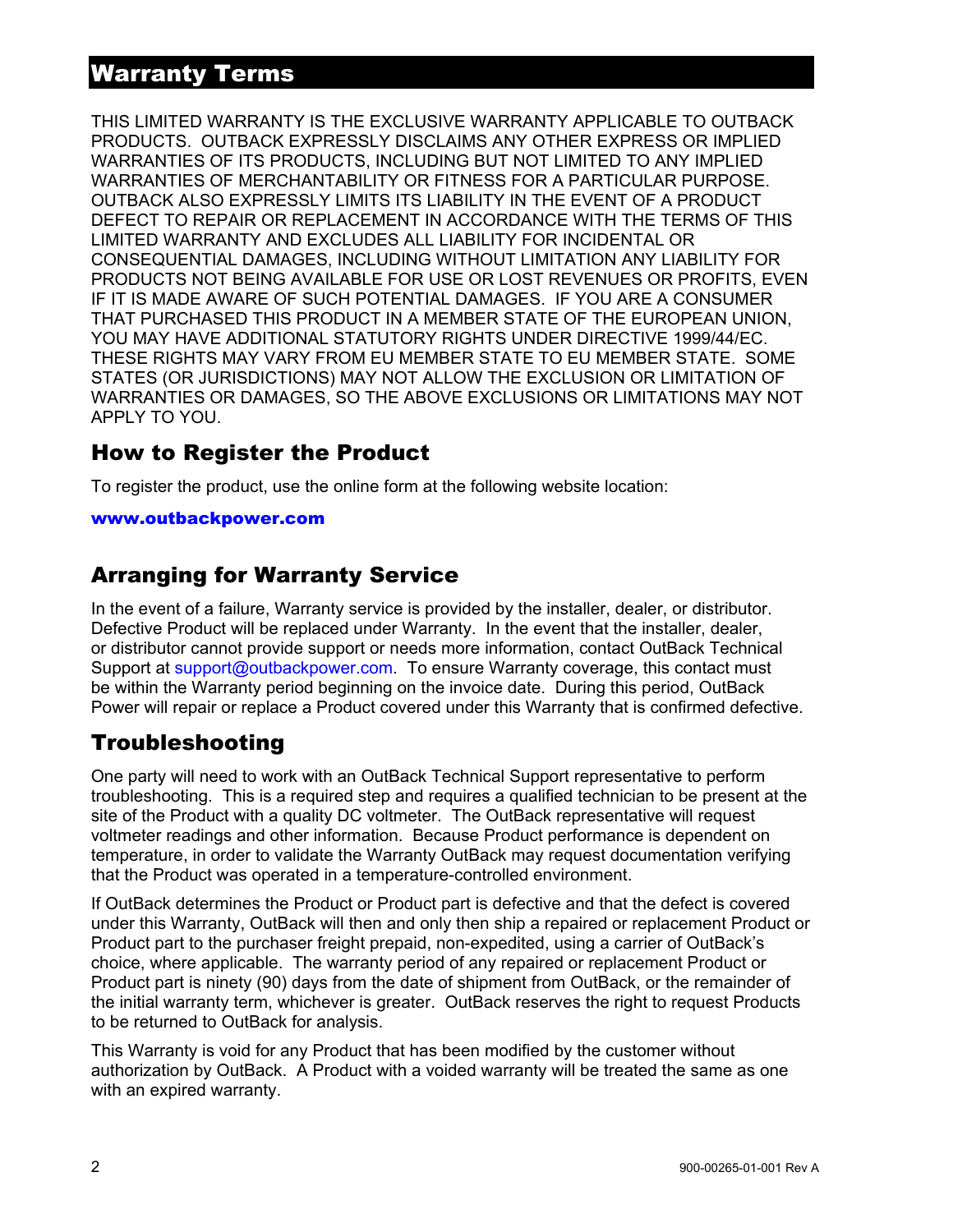# Recycling Information



#### IMPORTANT: Recycle Electronics and Batteries

Batteries are considered hazardous waste and must be recycled according to local jurisdiction. Inverters and other electronics contain metals and plastics that should also be recycled. The following websites and phone numbers provide additional information for recycling electronic products and batteries.

|                          | <b>Environmental Protection Agency, USA</b>                                                                                                                                      |
|--------------------------|----------------------------------------------------------------------------------------------------------------------------------------------------------------------------------|
| Website:                 | http://www.epa.gov/recycle                                                                                                                                                       |
| Address:                 | EPA USA<br>1200 Pennsylvania Avenue NW<br>Washington, DC 20460                                                                                                                   |
|                          | <b>Keep America Beautiful, USA</b>                                                                                                                                               |
| Website:                 | http://www.kab.org/                                                                                                                                                              |
| Email:                   | info@kab.org                                                                                                                                                                     |
| Address:                 | 1010 Washington Boulevard<br>Stamford, CT 06901                                                                                                                                  |
| Phone:                   | +1.203.659.3000 (Main number)                                                                                                                                                    |
| Fax:                     | +1.203.659.3001                                                                                                                                                                  |
| <b>OurEarth.org, USA</b> |                                                                                                                                                                                  |
| Website:                 | http://www.ourearth.org                                                                                                                                                          |
| Phone:                   | +1.410.878.6485                                                                                                                                                                  |
|                          | <b>National Institute of Recyclers, Mexico</b>                                                                                                                                   |
| Website:                 | http://www.inare.mx                                                                                                                                                              |
| Email:                   | contacto@inare.mx                                                                                                                                                                |
|                          | inareinfo@gmail.com                                                                                                                                                              |
| Phone:                   | +01.55.5785.9160<br>+01.800.841.9750                                                                                                                                             |
| Fax:                     | +01.55.5784.1279                                                                                                                                                                 |
|                          | <b>EuroRecycle.net, Europe</b>                                                                                                                                                   |
| assistance.              | The following website provides general information about<br>recycling in Europe. It also provides a list of companies<br>and organizations that provide recycling information or |
| Website:                 | http://euro.recycle.net                                                                                                                                                          |